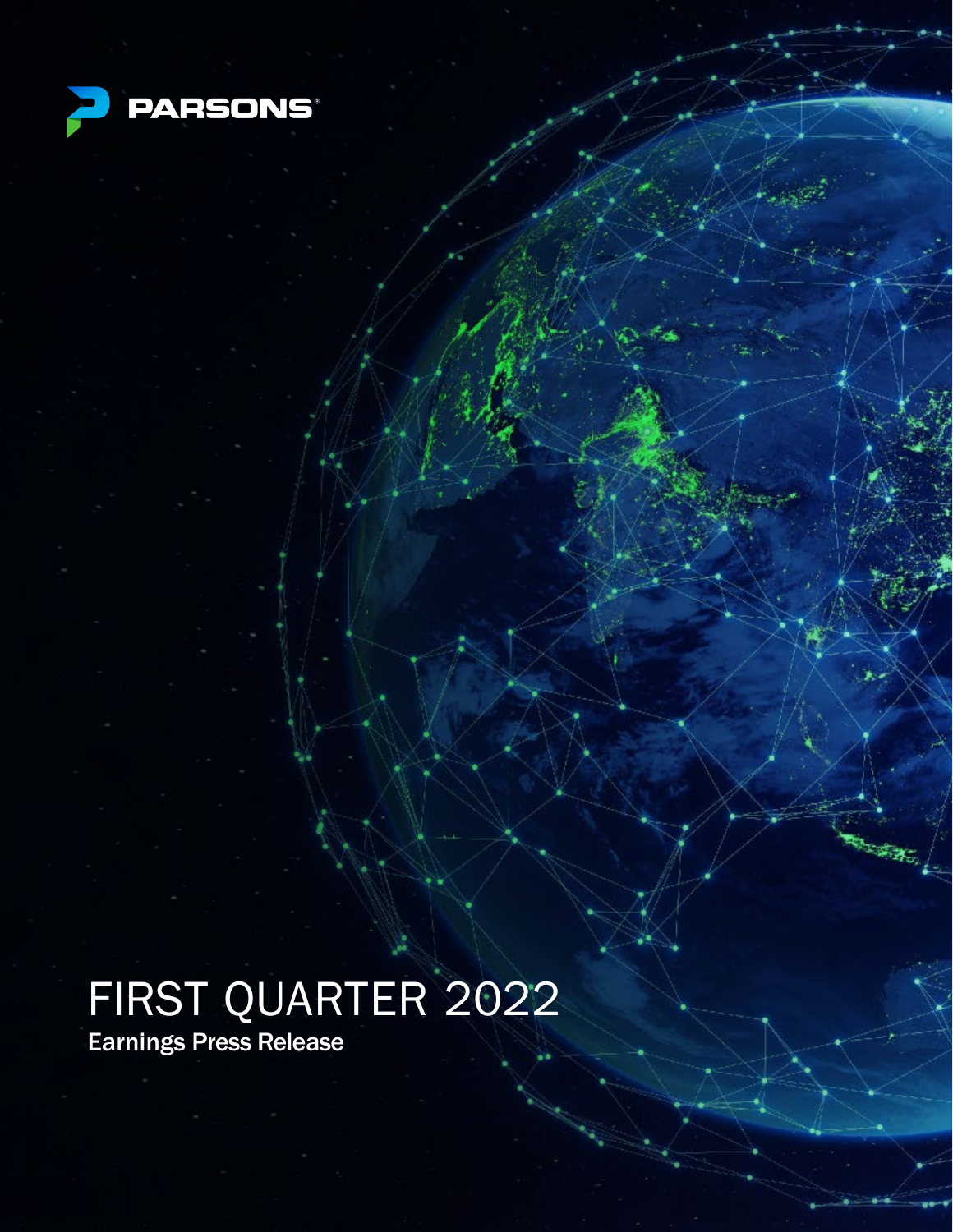# Parsons Reports First Quarter 2022 Results

### Q1 2022 Financial Highlights

- Revenue increases 9% year-over-year to \$949 million, includes organic growth of 6%
- Strong revenue driven by Critical Infrastructure organic growth of 8% and Federal Solutions organic growth of 4%
- Net income increases 129% to \$21 million
- Adjusted EBITDA increases 8% to \$74 million
- Book-to-bill ratio of 1.0x in Q1 2022; trailing twelve-month ratio of 1.2x

### Strategic Highlights

- Reported highest first quarter adjusted EBITDA and operating cash flow since IPO
- **Hiring and retention momentum continues**
- **Awarded three contracts each valued at or more than \$100 million**
- Notable ESG recognition, including named as one of the world's most ethical companies for the 13th consecutive year
- Reiterates fiscal year 2022 guidance

CENTREVILLE, VA – May 4, 2022, Parsons Corporation (NYSE: PSN) today announced financial results for the first quarter ended March 31, 2022.

### CEO Commentary

"We delivered strong first quarter financial results and continued the momentum established in the second half of 2021. We generated healthy organic revenue growth in both business segments, reported our highest first quarter adjusted EBITDA and operating cash flow since our IPO, won three contract awards over \$100 million, maintained our hiring and retention momentum, and continued to be recognized as one of the most ethical companies in the world," said Carey Smith, chairwoman, president, and chief executive officer.

"I remain excited about our future. We are well-positioned in two growing and complementary markets with increasing importance. We also solidified our base of business by winning all major recent recompete contracts, we have over two years of revenue in backlog, and have a strong balance sheet that will enable us to continue to make ongoing organic and M&A investments to drive growth and expand margins."

### First Quarter 2022 Results

#### Year-over-Year Comparisons (Q1 2022 vs. Q1 2021)

Total revenue for the first quarter of 2022 increased by \$74 million, or 9%, to \$949 million. This increase was primarily driven by organic growth of 6% due to the ramp-up of recent contract awards. Operating income increased 39% to \$36 million primarily due to recent contract awards and increased hiring activity. Net income increased to \$21 million. Diluted earnings per share (EPS) attributable to Parsons was \$0.19 in the first quarter of 2022, compared to \$0.09 in the prior year period.

Adjusted EBITDA including noncontrolling interests for the first quarter of 2022 was \$74 million, an 8% increase over the prior year period. Adjusted EBITDA margin was 7.8% in the first quarter of 2022, compared to 7.9% in the first quarter of 2021. Adjusted EPS was \$0.40 in the first quarter of 2022, compared to \$0.34 in the first quarter of 2021. The year-overyear adjusted EBITDA and adjusted EPS increases were driven by recent contract awards and contributions from acquisitions.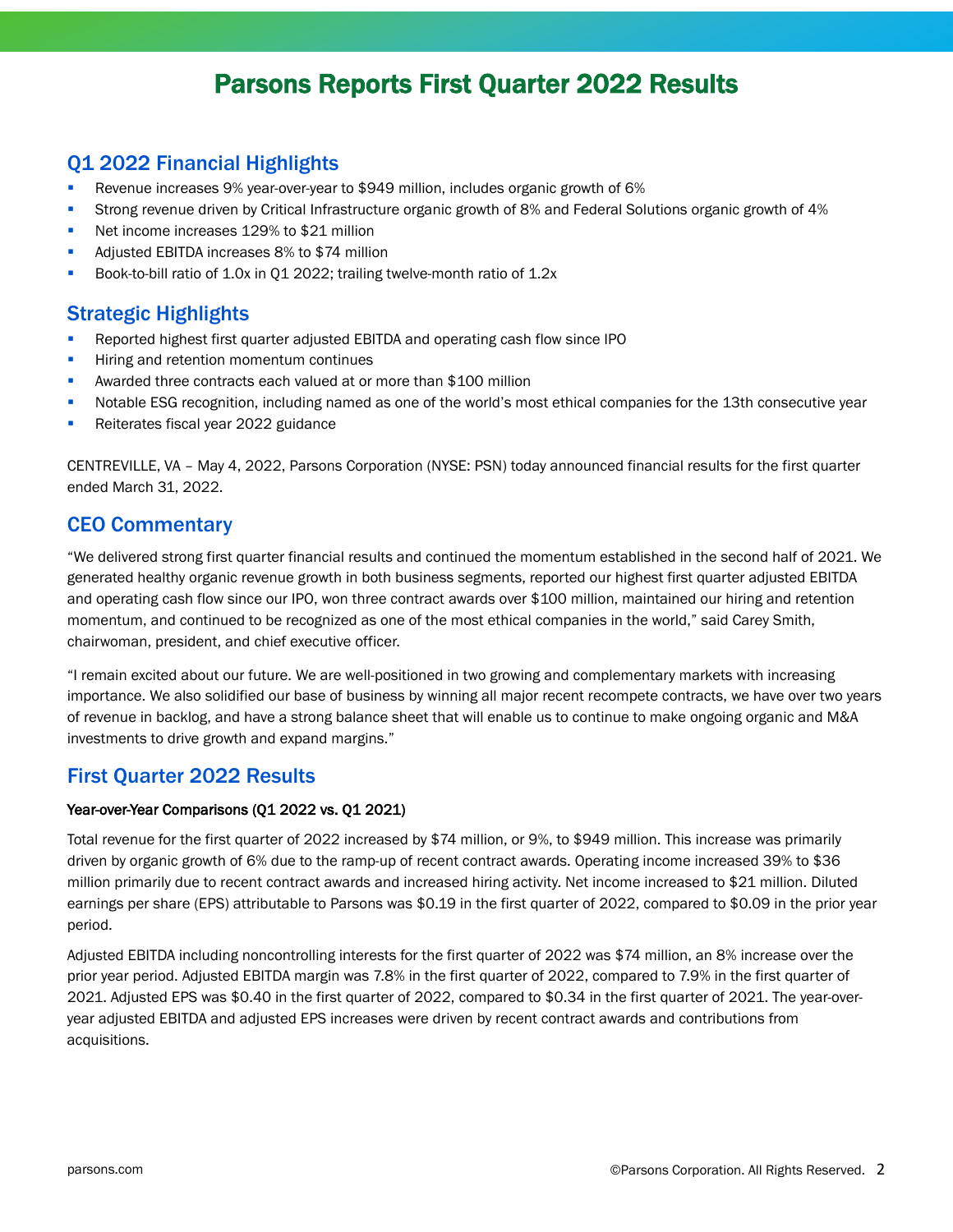# Segment Results

### Federal Solutions Segment

#### Federal Solutions Year-over-Year Comparisons (Q1 2022 vs. Q1 2021)

|                        | <b>Three Months Ended</b> |                |  |    | Growth                |    |                     |         |
|------------------------|---------------------------|----------------|--|----|-----------------------|----|---------------------|---------|
|                        |                           | March 31, 2022 |  |    | <b>March 31, 2021</b> |    | Dollars/<br>Percent | Percent |
| Revenue                |                           | 491,629        |  | \$ | 452.069               |    | \$39.560            | 9%      |
| <b>Adjusted EBITDA</b> |                           | 42.755         |  |    | 32.057                | \$ | 10.698              | 33%     |
| Adjusted EBITDA margin |                           | 8.7%           |  |    | 7.1%                  |    | $.6\%$              | 23%     |

First quarter 2022 revenue increased \$40 million, or 9%, compared to the prior year period due to organic growth of 4% and \$20 million from acquisitions. Organic revenue growth was primarily driven by the ramp-up of recent contract awards.

First quarter 2022 Federal Solutions adjusted EBITDA including noncontrolling interests increased by \$11 million, or 33%. Adjusted EBITDA margin increased to 8.7% from 7.1% in the prior year period. These increases were driven primarily by recent contract awards and the impact from acquisitions.

### Critical Infrastructure Segment

#### Critical Infrastructure Year-over-Year Comparisons (Q1 2022 vs. Q1 2021)

|                        | <b>Three Months Ended</b> |                   |  |                   | Growth              |         |
|------------------------|---------------------------|-------------------|--|-------------------|---------------------|---------|
|                        |                           | March 31.<br>2022 |  | March 31.<br>2021 | Dollars/<br>Percent | Percent |
| Revenue                |                           | 457.440           |  | 422.628           | \$<br>34.812        | 8%      |
| <b>Adiusted EBITDA</b> |                           | 31.493            |  | 36.642            | (5.149)             | $-14%$  |
| Adjusted EBITDA margin |                           | $6.9\%$           |  | 8.7%              | $-1.8%$             | $-21%$  |

First quarter 2022 Critical Infrastructure revenue increased \$35 million, or 8% (all organic), compared to the prior year period primarily due to the ramp-up of recent contract awards and increased hiring activity.

First quarter 2022 adjusted EBITDA including noncontrolling interests decreased by \$5 million, or 14%, compared to the prior year period. Adjusted EBITDA margin decreased to 6.9% from 8.7% in the prior year period. These decreases were driven primarily by a change order, which will delay joint venture profits to future periods.

### First Quarter 2022 Key Performance Indicators

- Book-to-bill ratio (first quarter): 1.0x on net bookings of \$917 million
- Book-to-bill ratio (trailing twelve-months): 1.2x on net bookings of \$4.5 billion.
- Total backlog: \$8.2 billion, a 1% increase from the first quarter of 2021.
- Cash flow used in operating activities: \$26 million, compared to cash used in operating activities of \$66 million in the first quarter of 2021.
- Net Debt: Cash and cash equivalents were \$286 million and total debt was \$592 million. The company's net debt to trailing twelve-month adjusted EBITDA leverage ratio at the end of the first quarter of 2022 was 1.0x. The company defines net debt as total debt less cash and cash equivalents.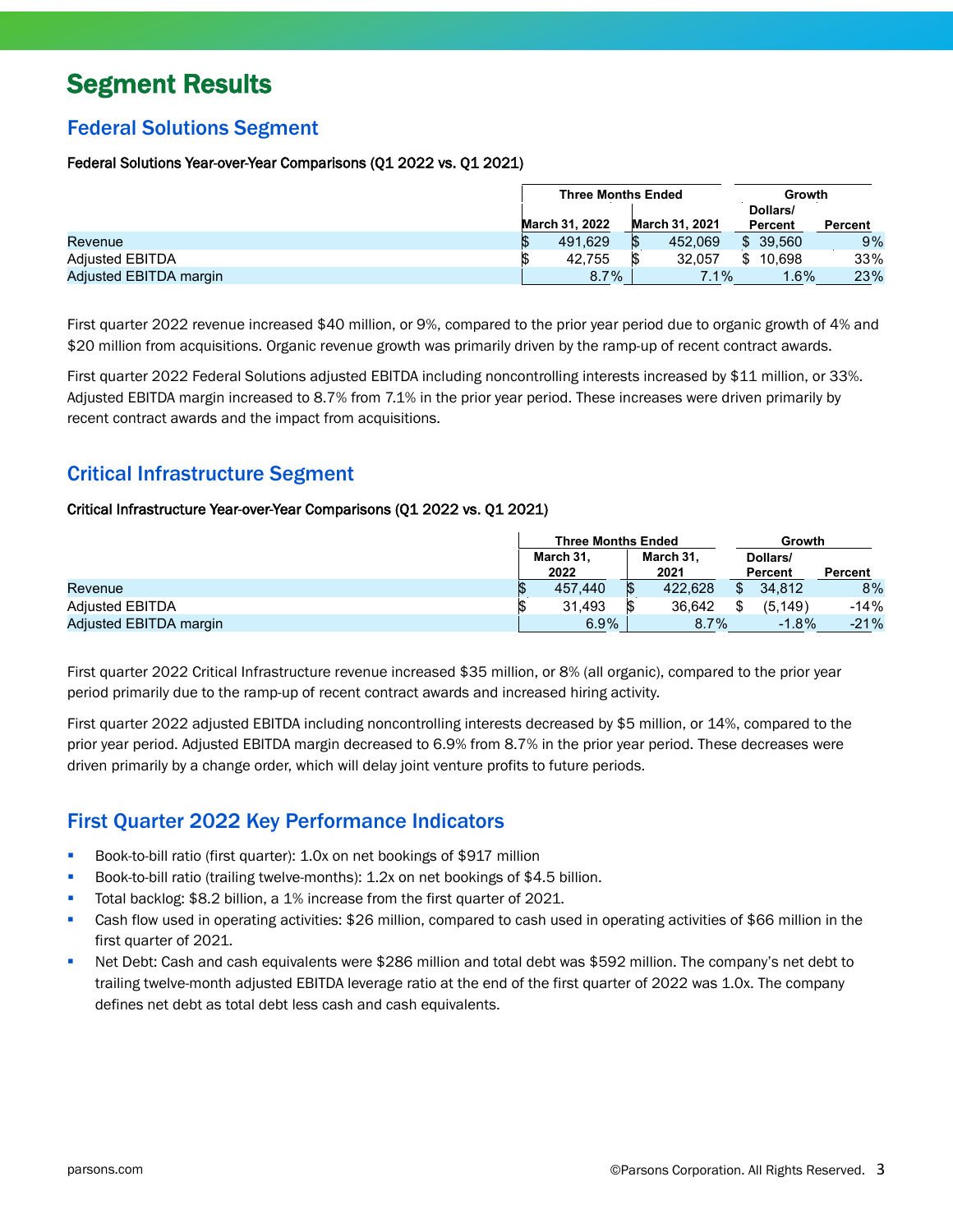### Significant Contract Wins

Parsons continues to win large strategic contracts in well-funded areas of national security and critical infrastructure importance. During the first quarter of 2022, the company won three single-award contracts worth approximately \$100 million or more each.

- Awarded an option year exercise for \$118 million by the U.S. General Services Administration under the Combatant Commands Cyber Mission Support contract. Under this contract, Parsons will be researching, developing, testing, and evaluating tailored cyber solutions for cyberspace operations, advanced concepts and technologies, and integrating operational platforms.
- Received \$116 million of contract growth on Parsons' Federal Aviation Administration (FAA) portfolio for modernizing the U.S. National Airspace System and supporting the FAA's funding increase as part of the Infrastructure Investment and Jobs Act (IIJA).
- **Awarded a new task order to provide testing solutions in response to the COVID-19 pandemic at Department of** Homeland Security Immigration and Customs Enforcement facilities across the U.S. This award has a potential total ceiling value, including surge capacity, of more than \$100 million.
- Won two Middle East contracts worth a combined value of over \$75 million related to Saudi Arabia's Vision 2030 to redefine urban living and Industrial Cities within the Kingdom.
- After the first quarter closed, we received a \$149 million contract value increase on a program management contract for the Riyadh Metro program, which is largest metro system development project in the world.
- After the end of the first quarter of 2022, awarded a \$75 million task order contract by a rail customer for a series of infrastructure projects. Parsons remains a leader in the rail transit sector, and the company is pleased to see the strong investments in the future of our nation's rail system in the Infrastructure Investment and Jobs Act.

### Additional Corporate Highlights

Parsons continues to build on its long-standing commitment to environmental, social, and governance (ESG) initiatives, which is interwoven with the company's core values and how it operates. During the quarter, Parsons received numerous awards for its diversity and inclusion initiatives and was named as one of the world's most ethical companies. In addition, the company named Carey Smith as chairwoman of its boad of directors and announced a partnership to address environmental contaminants.

- **Announced that Parsons' board of directors unanimously elected Carey A. Smith as chairwoman, effective April 14,** 2022. Smith will serve as chairwoman, president, and chief executive officer. The board also elected Steven F. Leer to serve as lead independent director effective April 14, 2022.
- **Announced that the company has entered into a collaborative agreement with Battelle Memorial Institute to combine** Parsons' unique per- and polyfluoroalkyl substances (PFAS) investigation approach and tools with Battelle's patented PFAS analytical and site investigation tools and technologies. The combined capabilities will deliver a unique and highly advanced approach to help clients quickly, efficiently, and cost effectively investigate potential PFAS impacts and understand PFAS liabilities.
- Recognized as a top 50 employer by Minority Engineer Magazine. This publication selects the top companies in the country for which they would most like to work or whom they believe would provide a positive working environment for engineers who are members of minority groups.
- Recognized by the Human Rights Campaign with a perfect score on their 2022 Corporate Equality Index (CEI) for active support and inclusion of the lesbian, gay, bisexual, transgender, and queer (LGBTQ+) community. Parsons' efforts in exceeding all of the CEI's criteria earned a 100 percent ranking and the designation as one of the Best Places to Work for LGBTQ+ Equality.
- Recognized by The American Council of Engineering Companies of New York for our initiatives that attract, hire, and promote personal and professional growth opportunities for women, people of color, LGBTQ+ persons and other underrepresented people in the engineering industry in New York.
- Named by Ethisphere as one of the 2022 World's Most Ethical Companies. The company has been honored with this recognition for 13 consecutive years.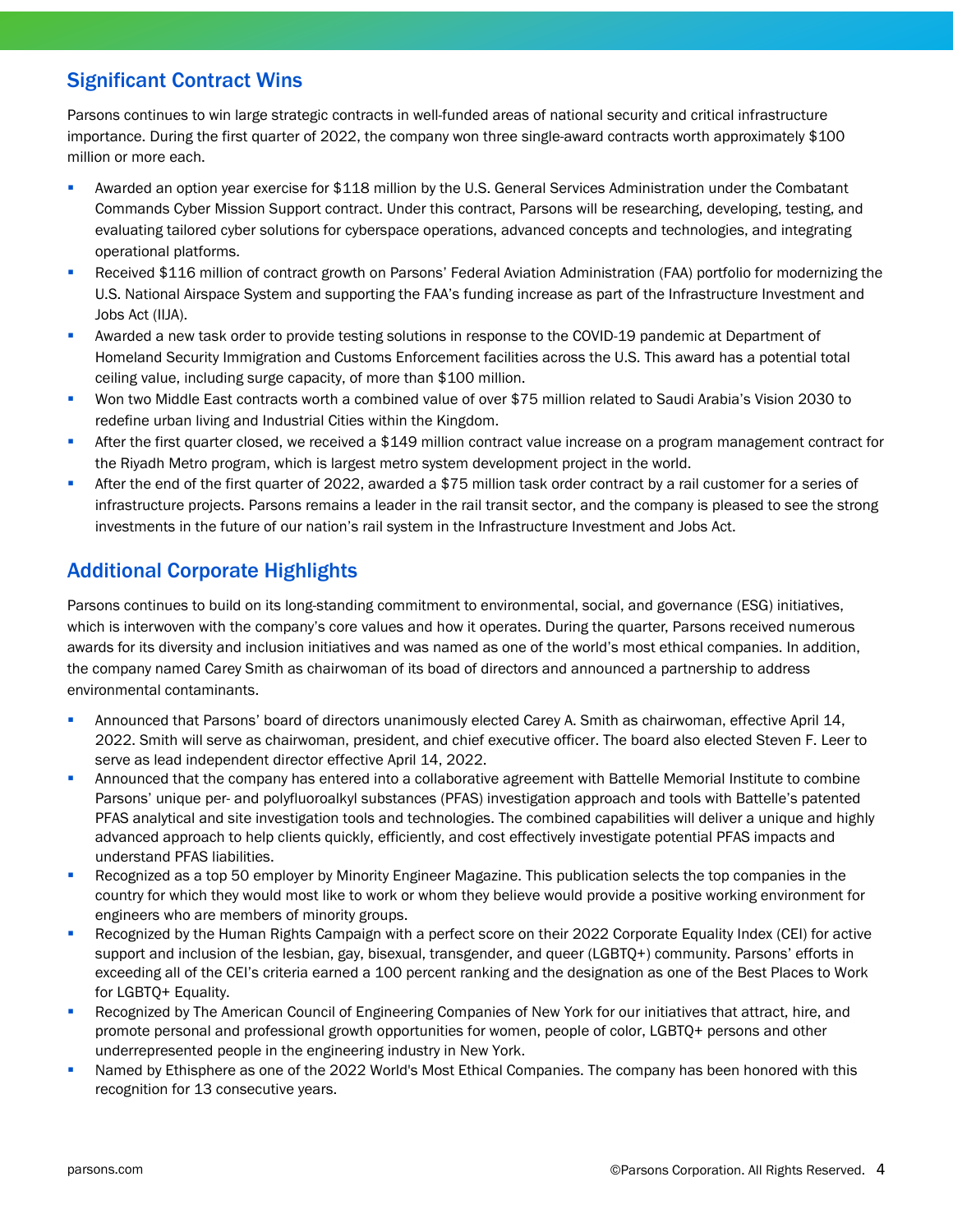### Fiscal Year 2022 Guidance

The company is reiterating the fiscal year 2022 guidance it issued on February 23, 2022, based on its financial results for the first quarter of 2022 and its current outlook for the remainder of year. The table below summarizes the company's fiscal year 2022 guidance.

|                                                    | <b>Fiscal Year</b><br>2022 Guidance |
|----------------------------------------------------|-------------------------------------|
| Revenue                                            | \$3.7 billion - \$3.9 billion       |
| Adjusted EBITDA including non-controlling interest | \$315 million - \$345 million       |
| Cash Flow from Operating Activities                | \$240 million - \$280 million       |

Net income guidance is not presented as the company believes volatility associated with interest, taxes, depreciation, amortization and other matters affecting net income, including but not limited to one-time and nonrecurring events and impact of M&A, will preclude the company from providing accurate net income guidance for fiscal year 2022.

### Conference Call Information

Parsons will host a conference call today, May 4, 2022, at 8:00 a.m. ET to discuss the financial results for its first quarter 2022.

Listeners may access a webcast of the live conference call from the Investor Relations section of the company's website at www.Parsons.com. Listeners may also access a slide presentation on the website, which summarizes the company's first quarter 2022 results. Listeners should go to the website 15 minutes before the live event to download and install any necessary audio software.

Listeners may also participate in the conference call by dialing +1 866-987-6581 (domestic) or +1 602-563-8686 (international) and entering passcode 3582259.

A replay will be available on the company's website approximately two hours after the conference call and continuing for one year. A telephonic replay also will be available through May 11, 2022, at +1 855-859-2056 (domestic) or +1 404-537-3406 (international) and entering passcode 3582259.

### About Parsons Corporation

Parsons (NYSE: PSN) is a leading disruptive technology provider in the national security and critical infrastructure markets, with capabilities across cybersecurity, missile defense, space, connected infrastructure, and smart cities. Please visit [parsons.com](http://parsons.com/) and follow us on [LinkedIn](https://c212.net/c/link/?t=0&l=en&o=2596257-1&h=3778123659&u=https%3A%2F%2Fwww.linkedin.com%2Fcompany%2Fparsons&a=LinkedIn) and [Facebook](https://c212.net/c/link/?t=0&l=en&o=2596257-1&h=38199680&u=https%3A%2F%2Fwww.facebook.com%2Fparsonscorporation&a=Facebook) to learn how we're making an impact.

### Forward-Looking Statements

This Earnings Release and materials included therewith contains forward-looking statements within the meaning of the Private Securities Litigation Reform Act of 1995, Section 27A of the Securities Act of 1933, as amended, and Section 21E of the Securities Exchange Act of 1934, as amended. Forward-looking statements are based on our current expectations, beliefs, and assumptions, and are not guarantees of future performance. Forward-looking statements are inherently subject to uncertainties, risks, changes in circumstances, trends and factors that are difficult to predict, many of which are outside of our control. Accordingly, actual performance, results and events may vary materially from those indicated in the forwardlooking statements, and you should not rely on the forward-looking statements as predictions of future performance, results or events. Numerous factors could cause actual future performance, results and events to differ materially from those indicated in the forward-looking statements, including, among others: the impact of COVID-19; any issue that compromises our relationships with the U.S. federal government or its agencies or other state, local or foreign governments or agencies; any issues that damage our professional reputation; changes in governmental priorities that shift expenditures away from agencies or programs that we support; our dependence on long-term government contracts, which are subject to the government's budgetary approval process; the size of addressable markets and the amount of government spending on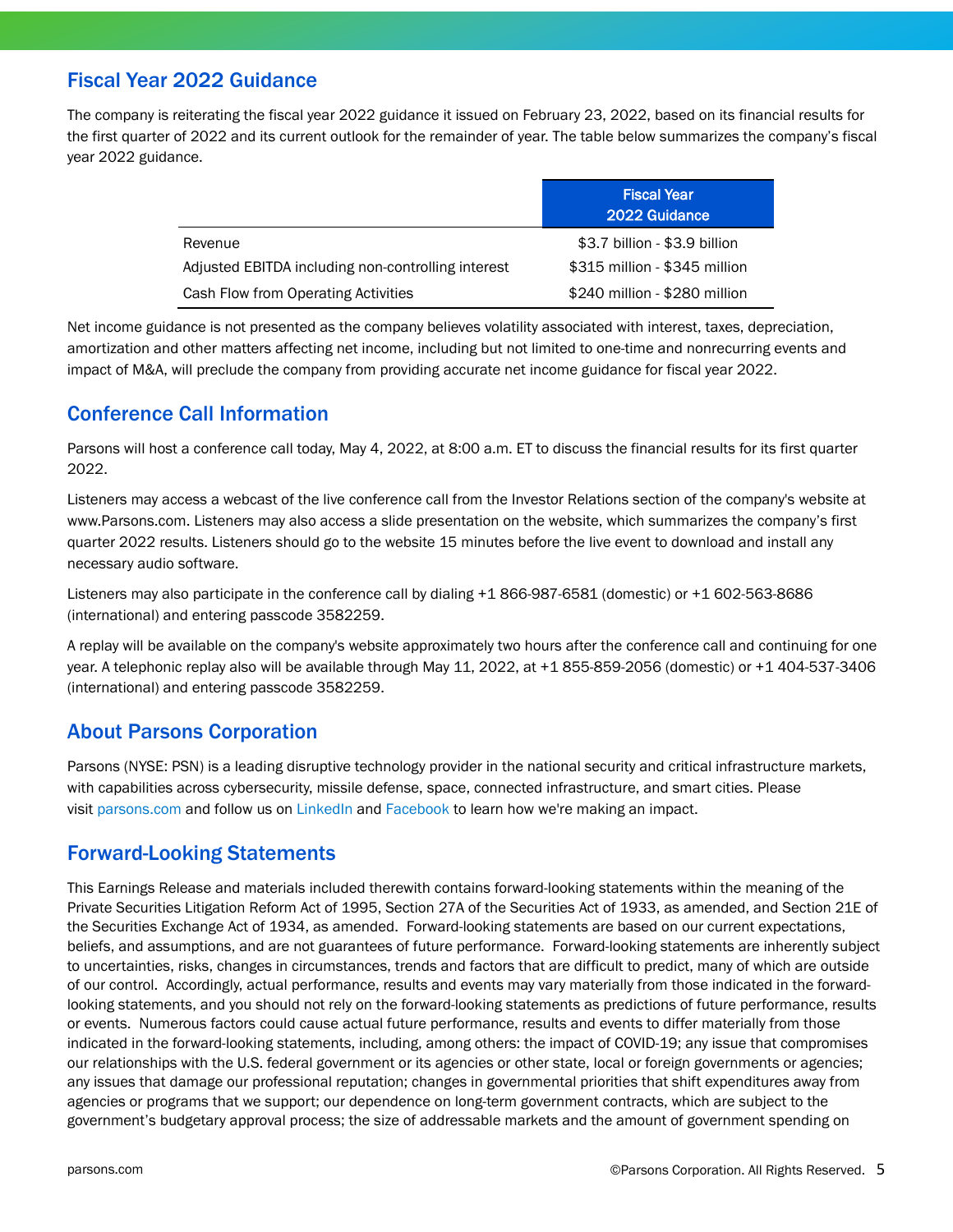private contractors; failure by us or our employees to obtain and maintain necessary security clearances or certifications; failure to comply with numerous laws and regulations; changes in government procurement, contract or other practices or the adoption by governments of new laws, rules, regulations and programs in a manner adverse to us; the termination or nonrenewal of our government contracts, particularly our contracts with the U.S. government; our ability to compete effectively in the competitive bidding process and delays, contract terminations or cancellations caused by competitors' protests of major contract awards received by us; our ability to generate revenue under certain of our contracts; any inability to attract, train or retain employees with the requisite skills, experience and security clearances; the loss of members of senior management or failure to develop new leaders; misconduct or other improper activities from our employees or subcontractors; our ability to realize the full value of our backlog and the timing of our receipt of revenue under contracts included in backlog; changes in the mix of our contracts and our ability to accurately estimate or otherwise recover expenses, time and resources for our contracts; changes in estimates used in recognizing revenue; internal system or service failures and security breaches; and inherent uncertainties and potential adverse developments in legal proceedings including litigation, audits, reviews and investigations, which may result in material adverse judgments, settlements or other unfavorable outcomes. These factors are not exhaustive and additional factors could adversely affect our business and financial performance. For a discussion of additional factors that could materially adversely affect our business and financial performance, see the factors including under the caption "Risk Factors" in our Annual Report with the Securities and Exchange Commission pursuant to Section 13 or 15(d) of the Securities Exchange Act of 1934 for the fiscal year ended December 31, 2021, on Form 10-K, filed on February 23, 2022, and our other filings with the Securities and Exchange Commission.

All forward-looking statements are based on currently available information and speak only as of the date on which they are made. We assume no obligation to update any forward-looking statements made in this presentation that becomes untrue because of subsequent events, new information or otherwise, except to the extent we are required to do so in connection with our ongoing requirements under federal securities laws.

Bryce McDevitt **Dave Spille** Parsons Corporation **Parsons Corporation** Parsons Corporation (703) 851-4425 (571) 655-8264 Bryce.McDevitt@Parsons.com Dave.Spille@Parsons.com

Media: Investor Relations: Investor Relations: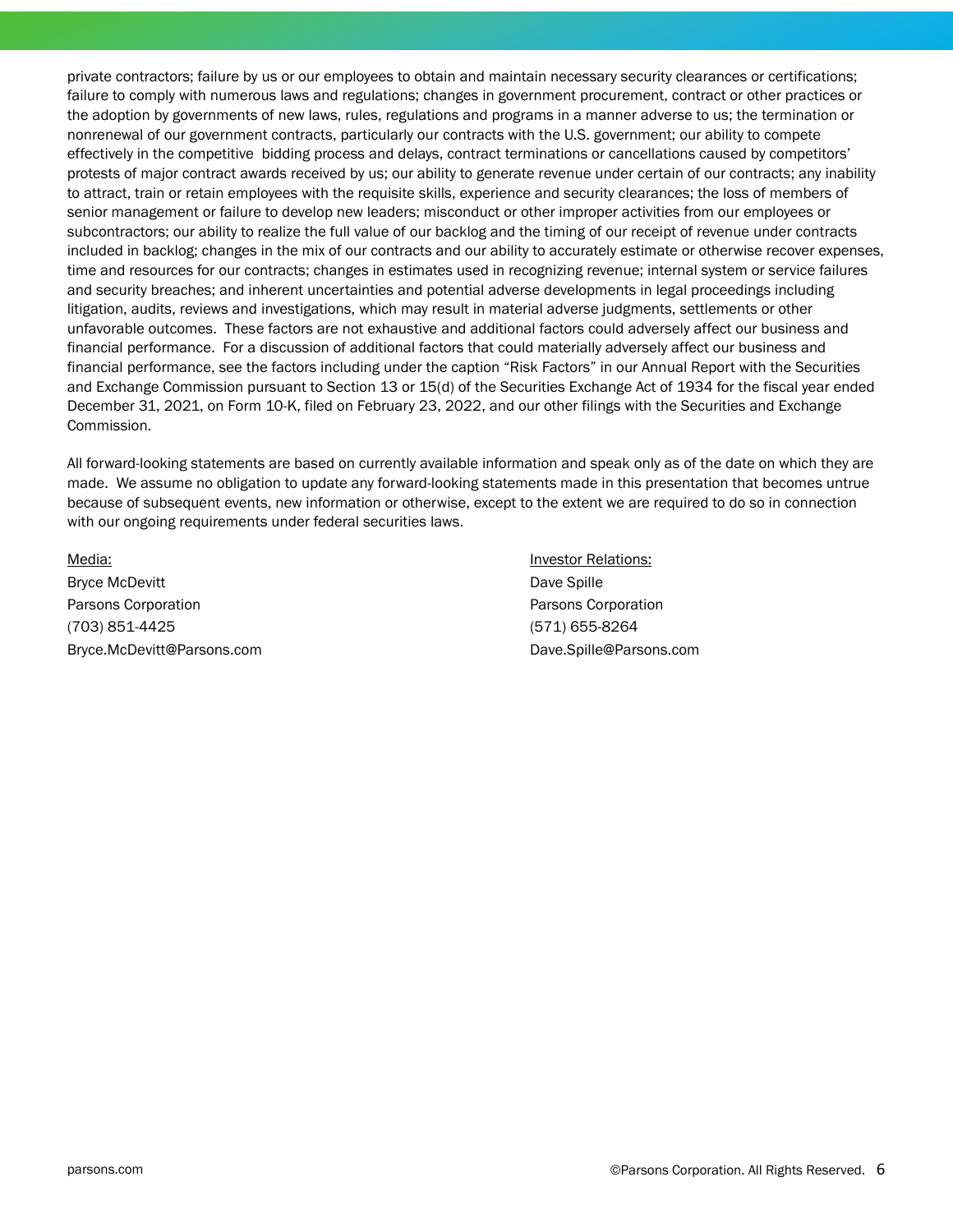### PARSONS CORPORATION CONSOLIDATED STATEMENTS OF OPERATIONS

*(In thousands, except per share data) (Unaudited)*

|                                                     | <b>For the Three Months Ended</b> |    |                |  |
|-----------------------------------------------------|-----------------------------------|----|----------------|--|
|                                                     | March 31, 2022                    |    | March 31, 2021 |  |
| Revenue                                             | \$<br>949,069                     | \$ | 874,697        |  |
| Direct cost of contracts                            | 733,900                           |    | 669,082        |  |
| Equity in earnings of unconsolidated joint ventures | 5,598                             |    | 7,530          |  |
| Selling, general and administrative expenses        | 185,077                           |    | 187,522        |  |
| Operating income                                    | 35,690                            |    | 25,623         |  |
| Interest income                                     | 65                                |    | 98             |  |
| Interest expense                                    | (3,938)                           |    | (4,541)        |  |
| Other income (expense), net                         | 145                               |    | (1,791)        |  |
| Total other income (expense)                        | (3, 728)                          |    | (6, 234)       |  |
| Income before income tax expense                    | 31,962                            |    | 19,389         |  |
| Income tax expense                                  | (8, 119)                          |    | (5,375)        |  |
| Net income including noncontrolling interests       | 23,843                            |    | 14,014         |  |
| Net income attributable to noncontrolling interests | (3, 176)                          |    | (4, 975)       |  |
| Net income attributable to Parsons Corporation      | \$<br>20,667                      | \$ | 9,039          |  |
| Earnings per share:                                 |                                   |    |                |  |
| Basic                                               | \$<br>0.20                        | \$ | 0.09           |  |
| <b>Diluted</b>                                      | \$<br>0.19                        | \$ | 0.09           |  |

### Weighted average number shares used to compute basic and diluted EPS

(in thousands) *(Unaudited)*

|                                                       | <b>Three Months Ended</b> |                |  |  |
|-------------------------------------------------------|---------------------------|----------------|--|--|
|                                                       | March 31, 2022            | March 31, 2021 |  |  |
| Basic weighted average number of shares outstanding   | 103.769                   | 102,376        |  |  |
| Stock-based awards                                    | 780                       | 573            |  |  |
| Convertible senior notes                              | 8.917                     | 8.917          |  |  |
| Diluted weighted average number of shares outstanding | 113.466                   | 111.866        |  |  |

# Net income available to shareholders used to compute diluted EPS as a result of adopting the if-converted method in connection with the Convertible Senior Notes

(in thousands) (*Unaudited*)

|                                                                  | <b>Three Months Ended</b> |                |
|------------------------------------------------------------------|---------------------------|----------------|
|                                                                  | March 31, 2022            | March 31, 2021 |
| Net income attributable to Parsons Corporation                   | 20.667                    | 9.039          |
| Convertible senior notes if-converted method interest adjustment | 540                       | 528            |
| Diluted net income attributable to Parsons Corporation           | 21.207                    | 9.567          |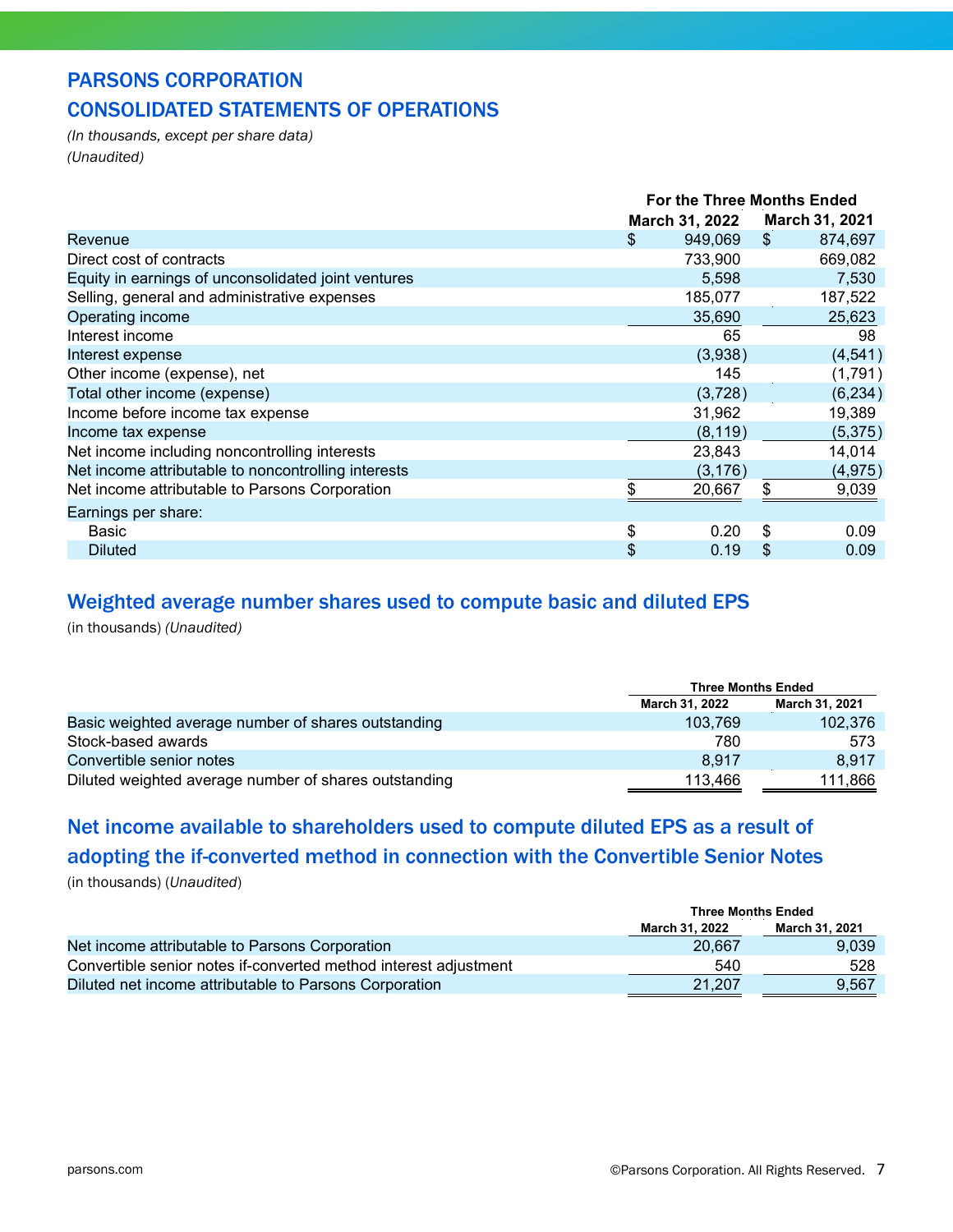## PARSONS CORPORATION CONSOLIDATED BALANCE SHEETS

*(In thousands, except share information)*

*(Unaudited)*

| <b>Assets</b><br>Current assets:                                                                                                                                                        |            |
|-----------------------------------------------------------------------------------------------------------------------------------------------------------------------------------------|------------|
|                                                                                                                                                                                         |            |
|                                                                                                                                                                                         |            |
| Cash and cash equivalents (including \$28,477 and \$78,514 Cash of consolidated joint ventures)<br>\$<br>\$<br>342,608<br>285,622                                                       |            |
| Restricted cash and investments<br>1,140                                                                                                                                                | 1,275      |
| Accounts receivable, net (including \$166,410 and \$190,643 Accounts receivable of consolidated                                                                                         |            |
| 598,311<br>joint ventures, net)<br>646,117                                                                                                                                              |            |
| Contract assets (including \$8,647 and \$23,498 Contract assets of consolidated joint ventures)<br>600,109<br>579,216                                                                   |            |
| Prepaid expenses and other current assets (including \$10,694 and \$18,783 Prepaid expenses<br>and other current assets of consolidated joint ventures)                                 |            |
| 107,978<br>110,941<br>Total current assets<br>1,640,966                                                                                                                                 |            |
| 1,632,351                                                                                                                                                                               |            |
| Property and equipment, net (including \$1,707 and \$1,721 Property and equipment of                                                                                                    |            |
| consolidated joint ventures, net)<br>97,922                                                                                                                                             | 104,196    |
| 171,907<br>Right of use assets, operating leases                                                                                                                                        | 182,672    |
| Goodwill<br>1,412,834<br>1,412,690                                                                                                                                                      |            |
| 114,234<br>Investments in and advances to unconsolidated joint ventures                                                                                                                 | 110,688    |
| 188,731<br>207,821<br>Intangible assets, net                                                                                                                                            |            |
| Deferred tax assets<br>137,015                                                                                                                                                          | 134,393    |
| Other noncurrent assets<br>45,232                                                                                                                                                       | 46,129     |
| <b>Total assets</b><br>\$<br>3,808,841<br>\$<br>3,830,940                                                                                                                               |            |
|                                                                                                                                                                                         |            |
|                                                                                                                                                                                         |            |
| <b>Liabilities and Shareholders' Equity</b>                                                                                                                                             |            |
| <b>Current liabilities:</b>                                                                                                                                                             |            |
| Accounts payable (including \$57,700 and \$78,558 Accounts payable of consolidated joint<br>\$<br>157,080<br>\$<br>ventures)                                                            | 196,286    |
| Accrued expenses and other current liabilities (including \$78,453 and \$82,746 Accrued expenses<br>and other current liabilities of consolidated joint ventures)<br>609,095<br>599,089 |            |
| Contract liabilities (including \$14,637 and \$14,333 Contract liabilities of consolidated joint<br>ventures)<br>172,932                                                                | 171,671    |
| 57,197<br>Short-term lease liabilities, operating leases                                                                                                                                | 55,902     |
| Income taxes payable<br>12,551                                                                                                                                                          | 7,836      |
| <b>Total current liabilities</b><br>1,008,855<br>1,030,784                                                                                                                              |            |
|                                                                                                                                                                                         |            |
| 15,000<br>Long-term employee incentives                                                                                                                                                 | 15,997     |
| Long-term debt<br>592,450<br>591,922                                                                                                                                                    |            |
| Long-term lease liabilities, operating leases<br>135,276                                                                                                                                | 148,893    |
| Deferred tax liabilities<br>11,793                                                                                                                                                      | 11,400     |
| 94,842<br>Other long-term liabilities                                                                                                                                                   | 94,832     |
| <b>Total liabilities</b><br>1,858,216<br>1,893,828                                                                                                                                      |            |
| Contingencies (Note 12)                                                                                                                                                                 |            |
| Shareholders' equity:                                                                                                                                                                   |            |
| Common stock, \$1 par value; authorized 1,000,000,000 shares; 146,347,283 and 146,276,880                                                                                               |            |
| shares issued; 34,942,580 and 33,331,494 public shares outstanding; 68,787,554 and<br>70,328,237 ESOP shares outstanding<br>146,348<br>146,277                                          |            |
| Treasury stock, 42,617,149 shares at cost<br>(867, 391)                                                                                                                                 | (867, 391) |
| Additional paid-in capital<br>2,678,761<br>2,684,979                                                                                                                                    |            |
| <b>Accumulated deficit</b><br>(32, 858)                                                                                                                                                 | (53, 529)  |
| Accumulated other comprehensive loss<br>(6,673)                                                                                                                                         | (9,568)    |
| Total Parsons Corporation shareholders' equity<br>1,918,187<br>1,900,768                                                                                                                |            |
| Noncontrolling interests<br>32,438                                                                                                                                                      | 36,344     |
| Total shareholders' equity<br>1,937,112<br>1,950,625                                                                                                                                    |            |
| \$<br>3,808,841<br>\$<br>3,830,940<br>Total liabilities and shareholders' equity                                                                                                        |            |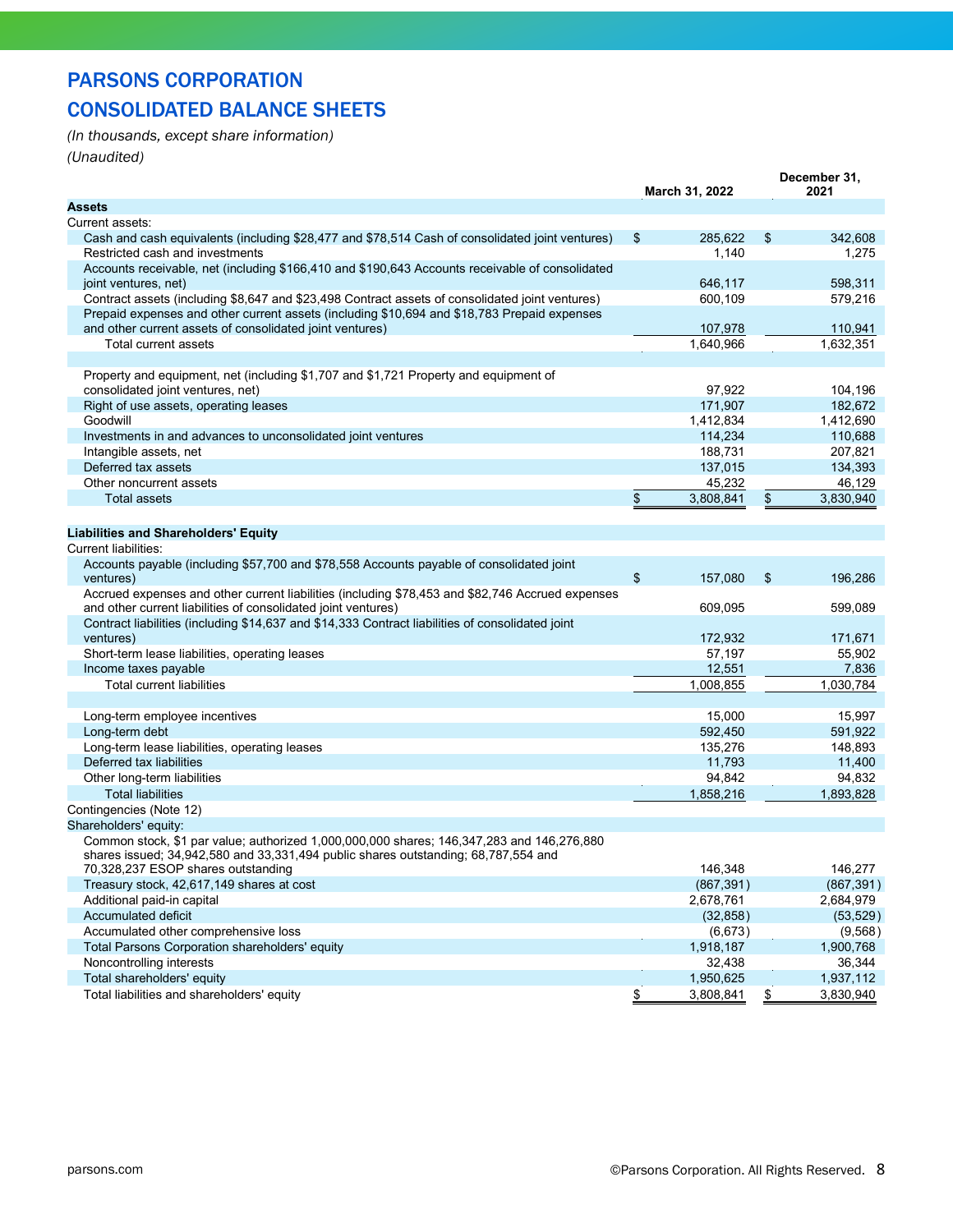### PARSONS CORPORATION

### CONSOLIDATED STATEMENTS OF CASH FLOWS

(In thousands) (Unaudited)

|                                                                                                  | For the Three Months Ended |                |                         |                |
|--------------------------------------------------------------------------------------------------|----------------------------|----------------|-------------------------|----------------|
|                                                                                                  |                            | March 31, 2022 |                         | March 31, 2021 |
| Cash flows from operating activities:                                                            |                            |                |                         |                |
| Net income including noncontrolling interests                                                    | \$                         | 23,843         | $\sqrt[6]{\frac{1}{2}}$ | 14,014         |
| Adjustments to reconcile net income to net cash used in operating activities                     |                            |                |                         |                |
| Depreciation and amortization                                                                    |                            | 30,509         |                         | 34,673         |
| Amortization of debt issue costs                                                                 |                            | 649            |                         | 665            |
| (Gain) loss on disposal of property and equipment                                                |                            | (39)           |                         | 267            |
| Provision for doubtful accounts                                                                  |                            | (3)            |                         |                |
| Deferred taxes                                                                                   |                            | (2, 566)       |                         | 403            |
| Foreign currency transaction gains and losses                                                    |                            | 882            |                         | 2,220          |
| Equity in earnings of unconsolidated joint ventures                                              |                            | (5,598)        |                         | (7,530)        |
| Return on investments in unconsolidated joint ventures                                           |                            | 11,874         |                         | 13,180         |
| Stock-based compensation                                                                         |                            | 3,898          |                         | 7,206          |
| Contributions of treasury stock                                                                  |                            | 13,054         |                         | 13,153         |
| Changes in assets and liabilities, net of acquisitions and newly consolidated<br>joint ventures: |                            |                |                         |                |
| Accounts receivable                                                                              |                            | (46, 690)      |                         | 2,597          |
| Contract assets                                                                                  |                            | (21, 212)      |                         | (31, 711)      |
| Prepaid expenses and other assets                                                                |                            | 4,496          |                         | (5,386)        |
| Accounts payable                                                                                 |                            | (39, 342)      |                         | (6,658)        |
| Accrued expenses and other current liabilities                                                   |                            | (4, 134)       |                         | (68, 928)      |
| <b>Contract liabilities</b>                                                                      |                            | 945            |                         | (16,086)       |
| Income taxes                                                                                     |                            | 4,706          |                         | 1,268          |
| Other long-term liabilities                                                                      |                            | (986)          |                         | (19, 312)      |
| Net cash used in operating activities                                                            |                            | (25, 714)      |                         | (65, 965)      |
| Cash flows from investing activities:                                                            |                            |                |                         |                |
| Capital expenditures                                                                             |                            | (4, 473)       |                         | (4, 449)       |
| Proceeds from sale of property and equipment                                                     |                            | 112            |                         | 164            |
| Payments for acquisitions, net of cash acquired                                                  |                            |                |                         | 1,064          |
| Investments in unconsolidated joint ventures                                                     |                            | (9,713)        |                         | (22, 240)      |
| Return of investments in unconsolidated joint ventures                                           |                            | 644            |                         | 116            |
| Proceeds from sales of investments in unconsolidated joint ventures                              |                            |                |                         | 14,300         |
| Net cash used in investing activities                                                            |                            | (13, 430)      |                         | (11, 045)      |
| Cash flows from financing activities:                                                            |                            |                |                         |                |
| Contributions by noncontrolling interests                                                        |                            | 1,226          |                         | $\overline{7}$ |
| Distributions to noncontrolling interests                                                        |                            | (8, 309)       |                         | (8,989)        |
| Repurchases of common stock                                                                      |                            | (5,548)        |                         |                |
| Taxes paid on vested stock                                                                       |                            | (5, 771)       |                         | (2, 242)       |
| Net cash used in financing activities                                                            |                            | (18, 402)      |                         | (11, 224)      |
| Effect of exchange rate changes                                                                  |                            | 425            |                         | 430            |
| Net decrease in cash, cash equivalents, and restricted cash                                      |                            | (57, 121)      |                         | (87, 804)      |
| Cash, cash equivalents and restricted cash:                                                      |                            |                |                         |                |
| Beginning of year                                                                                |                            | 343,883        |                         | 487,215        |
| End of period                                                                                    | \$                         | 286,762        | \$                      | 399,411        |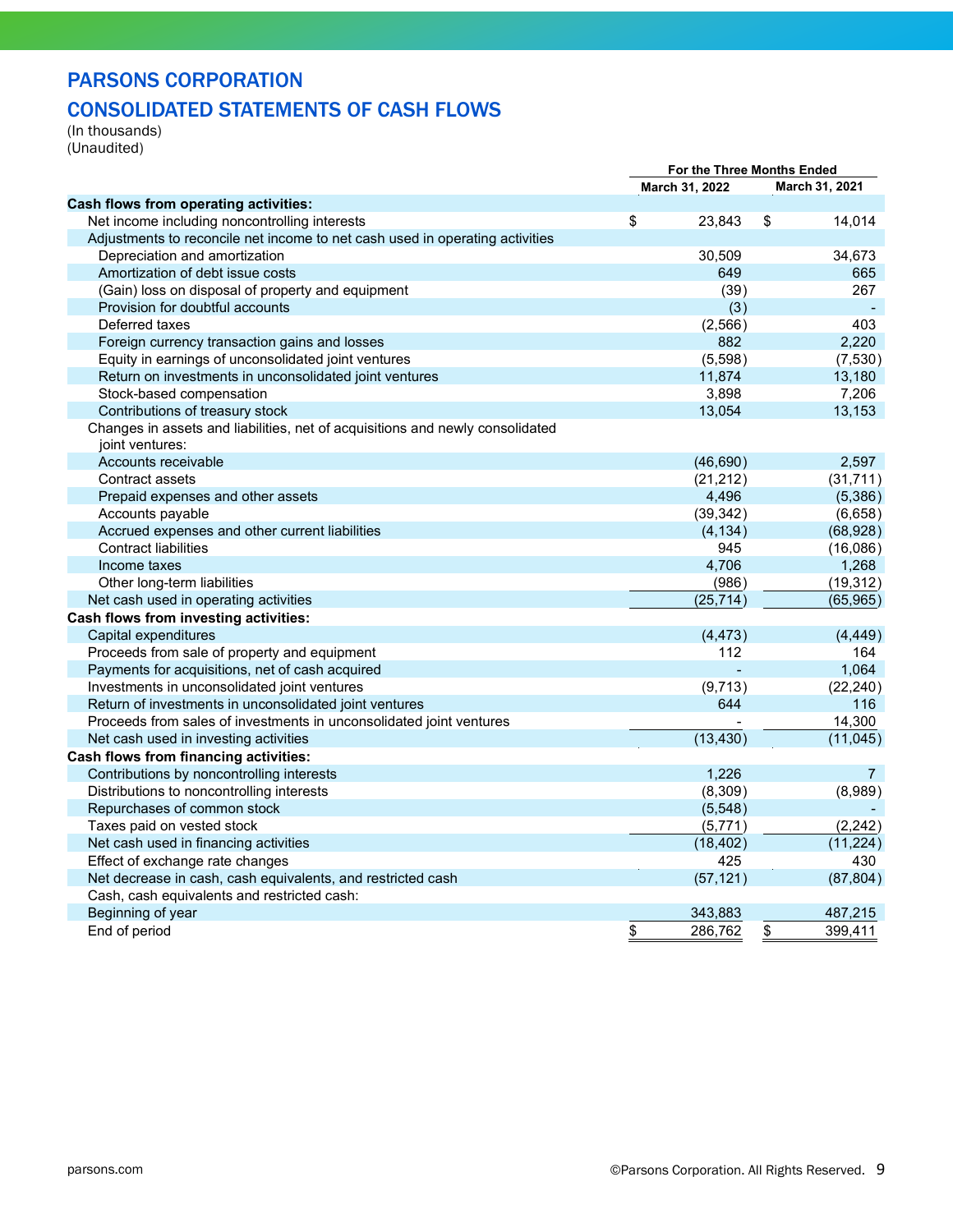### Contract Awards

*(in thousands)*

|                          |                | <b>Three Months Ended</b> |  |  |  |
|--------------------------|----------------|---------------------------|--|--|--|
|                          | March 31, 2022 | March 31, 2021            |  |  |  |
| <b>Federal Solutions</b> | 456.888        | 424.621<br>S              |  |  |  |
| Critical Infrastructure  | 460.268        | 586.353                   |  |  |  |
| Total Awards             | 917.156        | S<br>1,010,974            |  |  |  |

#### Backlog

*(in thousands)*

|                                      |    | March 31, 2022 | March 31, 2021  |
|--------------------------------------|----|----------------|-----------------|
| <b>Federal Solutions:</b>            |    |                |                 |
| Funded                               | \$ | 1,300,476      | \$<br>1.127.717 |
| Unfunded                             |    | 3,883,550      | 4,010,656       |
| <b>Total Federal Solutions</b>       |    | 5,184,026      | 5,138,373       |
| Critical Infrastructure:             |    |                |                 |
| Funded                               |    | 2,976,099      | 2,956,255       |
| Unfunded                             |    | 64,660         | 75,498          |
| <b>Total Critical Infrastructure</b> |    | 3,040,759      | 3,031,753       |
| <b>Total Backlog</b>                 | œ  | 8,224,785      | \$<br>8,170,126 |

### Book-To-Bill Ratio<sup>1</sup>:

|                          | <b>Three Months Ended</b> |                |
|--------------------------|---------------------------|----------------|
|                          | March 31, 2022            | March 31, 2021 |
| <b>Federal Solutions</b> | 0.9                       | 0.9            |
| Critical Infrastructure  |                           | 1.4            |
| Overall                  | 1.0                       | 1 ຕ            |

### Non-GAAP Financial Information

The tables under "Parsons Corporation Inc. Reconciliation of Non-GAAP Measures" present Adjusted Net Income attributable to Parsons Corporation, Adjusted Earnings per Share, Earnings before Interest, Taxes, Depreciation, and Amortization ("EBITDA"), Adjusted EBITDA, EBITDA Margin, and Adjusted EBITDA Margin, reconciled to their most directly comparable GAAP measure. These financial measures are calculated and presented on the basis of methodologies other than in accordance with U.S. generally accepted accounting principles ("Non-GAAP Measures"). Parsons has provided these Non-GAAP Measures to adjust for, among other things, the impact of amortization expenses related to our acquisitions, costs associated with a loss or gain on the disposal or sale of property, plant and equipment, restructuring and related expenses, costs associated with mergers and acquisitions, software implementation costs, legal and settlement costs, and other costs considered non-operational in nature. These items have been Adjusted because they are not considered core to the company's business or otherwise not considered operational or because these charges are non-cash or non-recurring. The company presents these Non-GAAP Measures because management believes that they are meaningful to understanding Parsons's performance during the periods presented and the company's ongoing business. Non-GAAP Measures are not prepared in accordance with GAAP and therefore are not necessarily comparable to similarly titled metrics or the financial results of other companies. These Non-GAAP Measures should be considered a supplement to, not a substitute for, or superior to, the corresponding financial measures calculated in accordance with GAAP.

<span id="page-9-0"></span><sup>1</sup> Book-to-Bill ratio is calculated as total contract awards divided by total revenue for the period.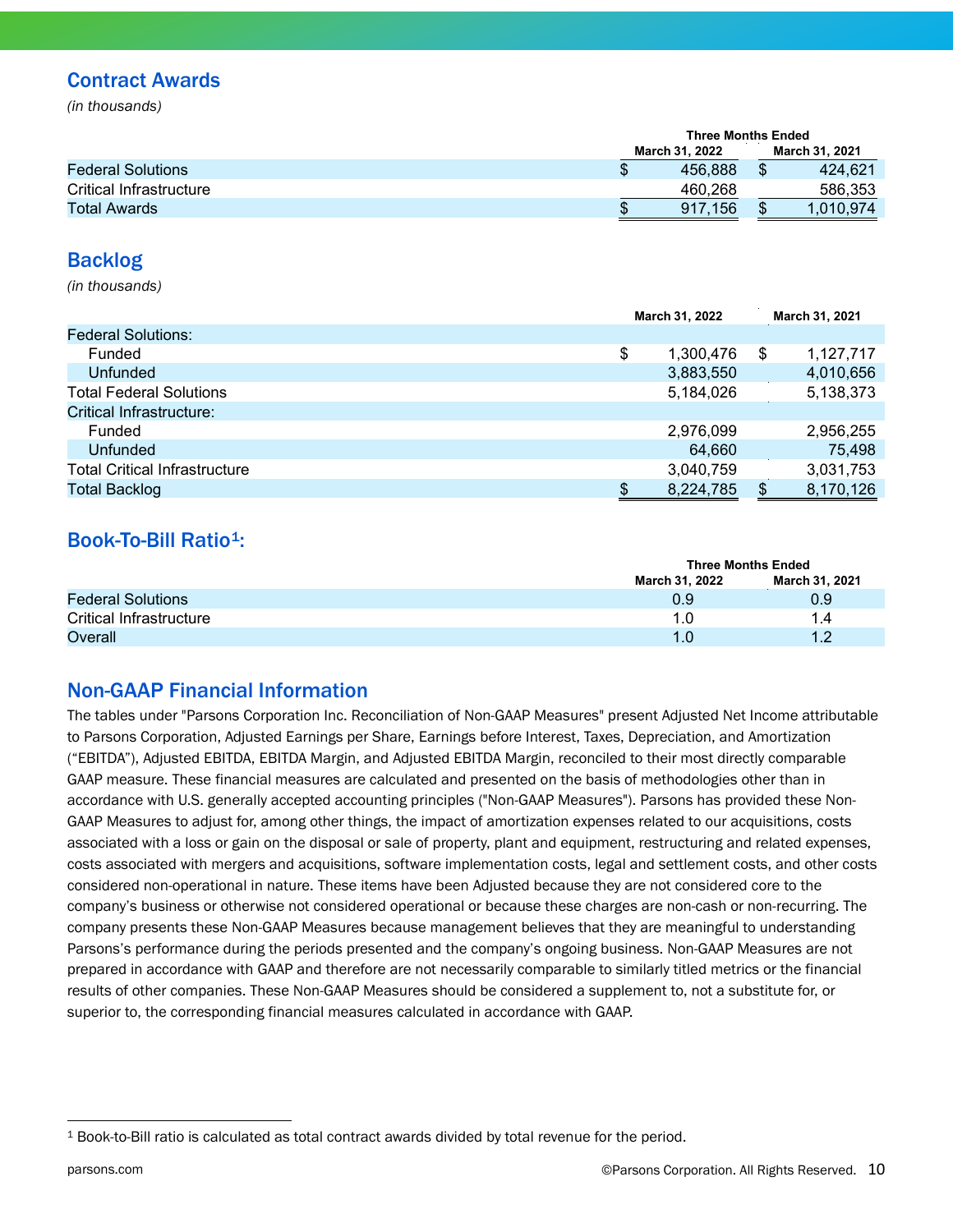### PARSONS CORPORATION

### Non-GAAP Financial Information

### Reconciliation of Net Income to Adjusted EBITDA

*(in thousands)*

|                                                     | <b>Three Months Ended</b> |                |     |                |
|-----------------------------------------------------|---------------------------|----------------|-----|----------------|
|                                                     |                           | March 31, 2022 |     | March 31, 2021 |
| Net income attributable to Parsons Corporation      | \$                        | 20,667         | \$  | 9,039          |
| Interest expense, net                               |                           | 3,873          |     | 4,443          |
| Income tax provision (benefit)                      |                           | 8,119          |     | 5,375          |
| Depreciation and amortization (a)                   |                           | 30,509         |     | 34,673         |
| Net income attributable to noncontrolling interests |                           | 3,176          |     | 4,975          |
| Equity-based compensation (b)                       |                           | 3,898          |     | 6,980          |
| Transaction-related costs (c)                       |                           | 2,398          |     | 2,646          |
| Restructuring (d)                                   |                           | 213            |     |                |
| Other $(e)$                                         |                           | 1,395          |     | 491            |
| <b>Adjusted EBITDA</b>                              |                           | 74,248         | \$. | 68,699         |

- (a) Depreciation and amortization for the three months ended March 31, 2022, is \$26.2 million in the Federal Solutions Segment and \$4.3 million in the Critical Infrastructure Segment. Depreciation and amortization for the three months and year ended March 31, 2021, is \$30.1 million in the Federal Solutions Segment and \$4.6 million in the Critical Infrastructure Segment.
- (b) Includes compensation related to cash-settled awards.
- (c) Reflects costs incurred in connection with acquisitions and other non-recurring transaction costs, primarily fees paid for professional services and employee retention.
- (d) Reflects costs associated with and related to our corporate restructuring initiatives.
- (e) Includes a combination of gain/loss related to sale of fixed assets, software implementation costs, and other individually insignificant items that are non-recurring in nature.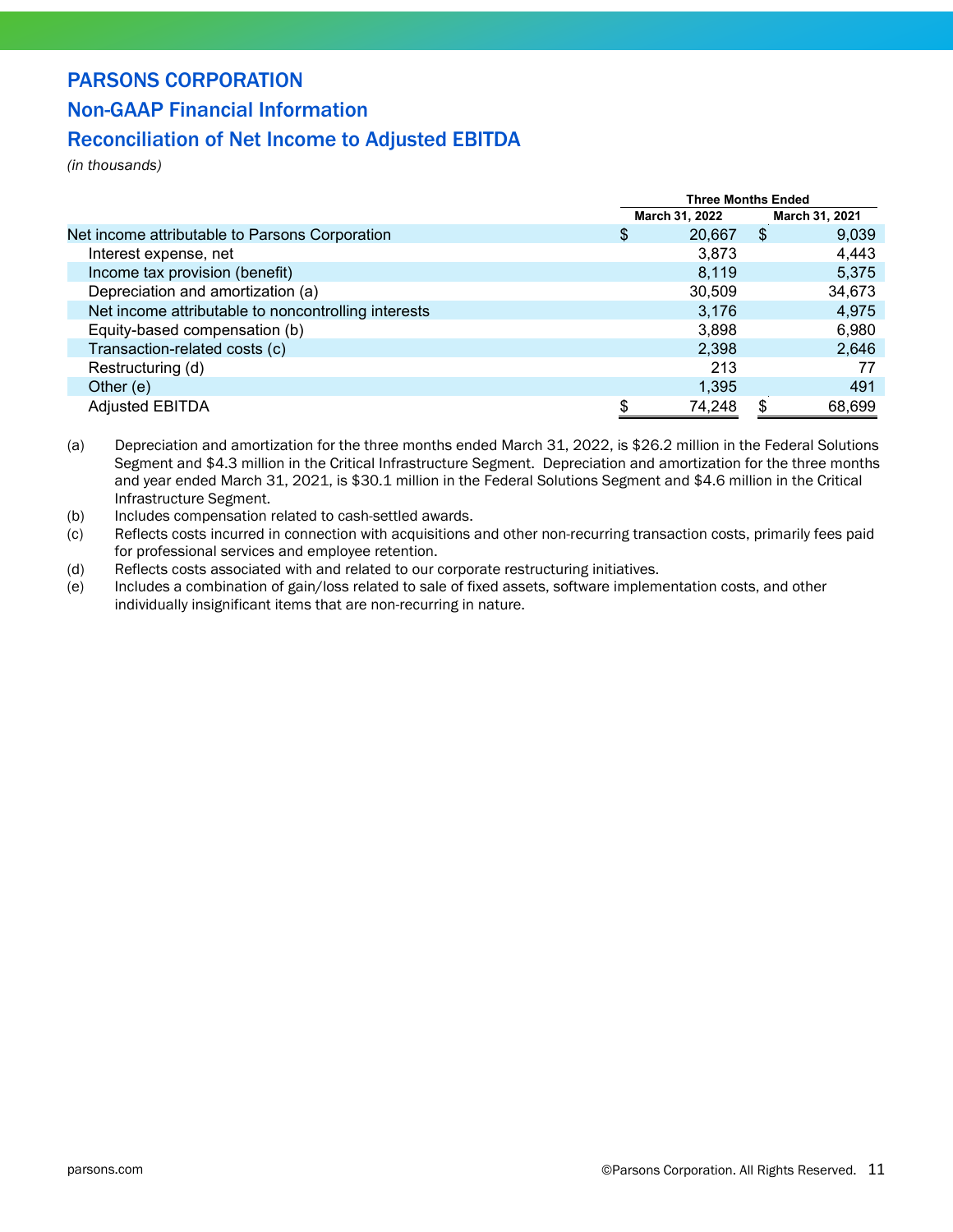### PARSONS CORPORATION

### Non-GAAP Financial Information

### Computation of Adjusted EBITDA Attributable to Noncontrolling Interests

*(in thousands)*

|                                                                                  | Three months ended |        |                |        |
|----------------------------------------------------------------------------------|--------------------|--------|----------------|--------|
|                                                                                  | March 31, 2022     |        | March 31, 2021 |        |
| Federal Solutions Adjusted EBITDA attributable to Parsons Corporation            | \$                 | 42,638 | \$             | 31,982 |
| Federal Solutions Adjusted EBITDA attributable to noncontrolling interests       |                    | 117    |                | 75     |
| Federal Solutions Adjusted EBITDA including noncontrolling interests             | \$                 | 42,755 | S              | 32,057 |
|                                                                                  |                    |        |                |        |
| Critical Infrastructure Adjusted EBITDA attributable to Parsons Corporation      |                    | 28.315 |                | 31,657 |
| Critical Infrastructure Adjusted EBITDA attributable to noncontrolling interests |                    | 3,178  |                | 4,985  |
| Critical Infrastructure Adjusted EBITDA including noncontrolling interests       |                    | 31,493 | \$             | 36,642 |
|                                                                                  |                    |        |                |        |
| Total Adjusted EBITDA including noncontrolling interests                         | \$                 | 74,248 | S              | 68,699 |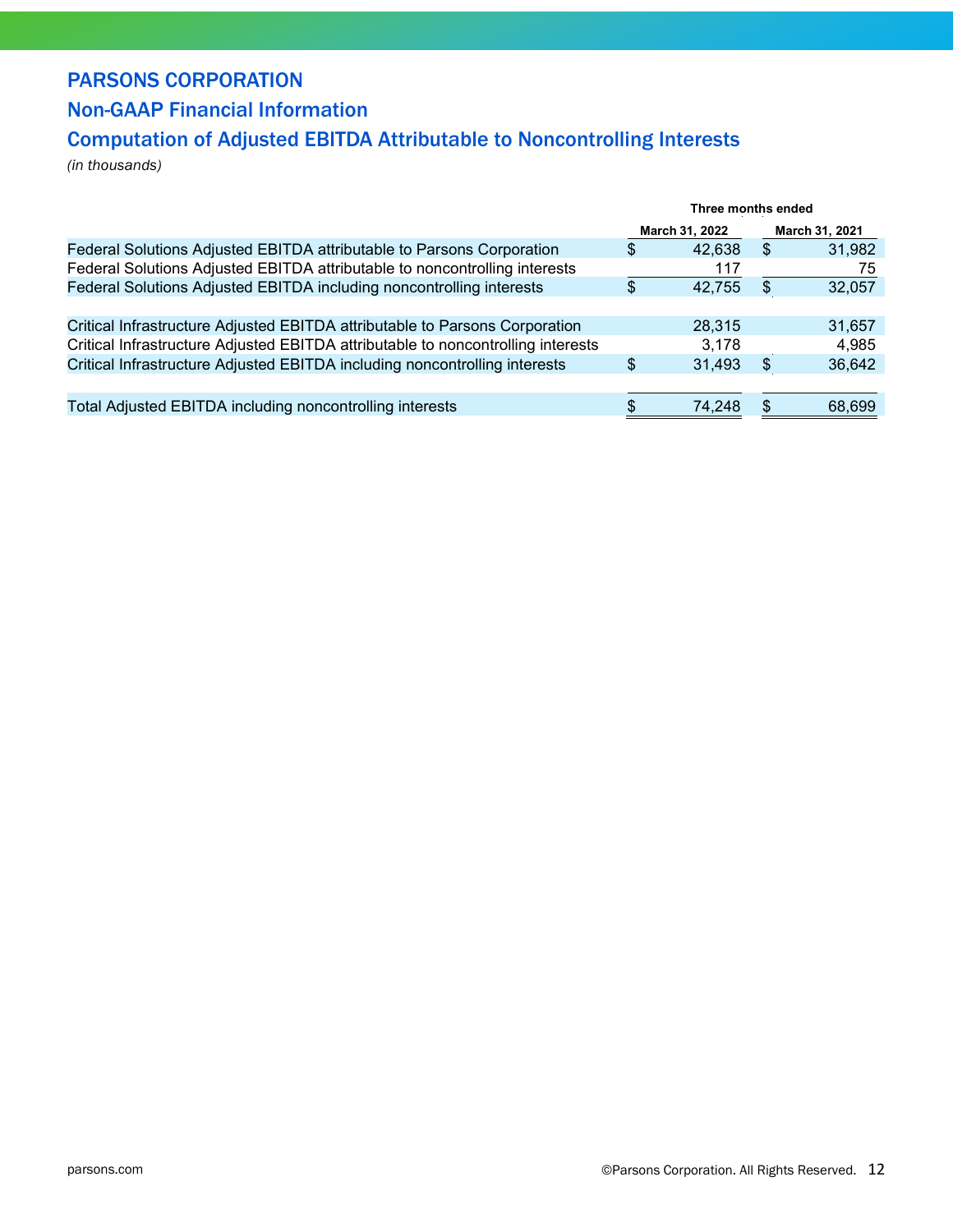### PARSONS CORPORATION Non-GAAP Financial Information

### Reconciliation of Net Income Attributable to Parsons Corporation to Adjusted Net

### Income Attributable to Parsons Corporation

*(in thousands, except per share information)*

|                                                                           | Three Months Ended |                |                |         |
|---------------------------------------------------------------------------|--------------------|----------------|----------------|---------|
|                                                                           |                    | March 31, 2022 | March 31, 2021 |         |
| Net income attributable to Parsons Corporation                            | \$                 | 20,667         | \$.            | 9,039   |
| Acquisition related intangible asset amortization                         |                    | 20,090         |                | 24,524  |
| Equity-based compensation (a)                                             |                    | 3,898          |                | 6,980   |
| Transaction-related costs (b)                                             |                    | 2,398          |                | 2,646   |
| Restructuring (c)                                                         |                    | 213            |                | 77      |
| Other (d)                                                                 |                    | 1,395          |                | 491     |
| Tax effect on adjustments                                                 |                    | (6,672)        |                | (8,820) |
| Adjusted net income attributable to Parsons Corporation                   |                    | 41,989         |                | 34,937  |
| Adjusted earnings per share:                                              |                    |                |                |         |
| Weighted-average number of basic shares outstanding                       |                    | 103,769        |                | 102,376 |
| Weighted-average number of diluted shares outstanding (e)                 |                    | 104,548        |                | 102,949 |
| Adjusted net income attributable to Parsons Corporation per basic share   | \$                 | 0.40           | -\$            | 0.34    |
| Adjusted net income attributable to Parsons Corporation per diluted share | \$                 | 0.40           | S              | 0.34    |

(a) Includes compensation related to cash-settled awards.

(b) Reflects costs incurred in connection with acquisitions and other non-recurring transaction costs, primarily fees paid for professional services and employee retention.

- (c) Reflects costs associated with and related to our corporate restructuring initiatives
- (d) Includes a combination of gain/loss related to sale of fixed assets, software implementation costs, and other individually insignificant items that are non-recurring in nature.
- (e) Excludes dilutive effect of convertible senior notes due to bond hedge.